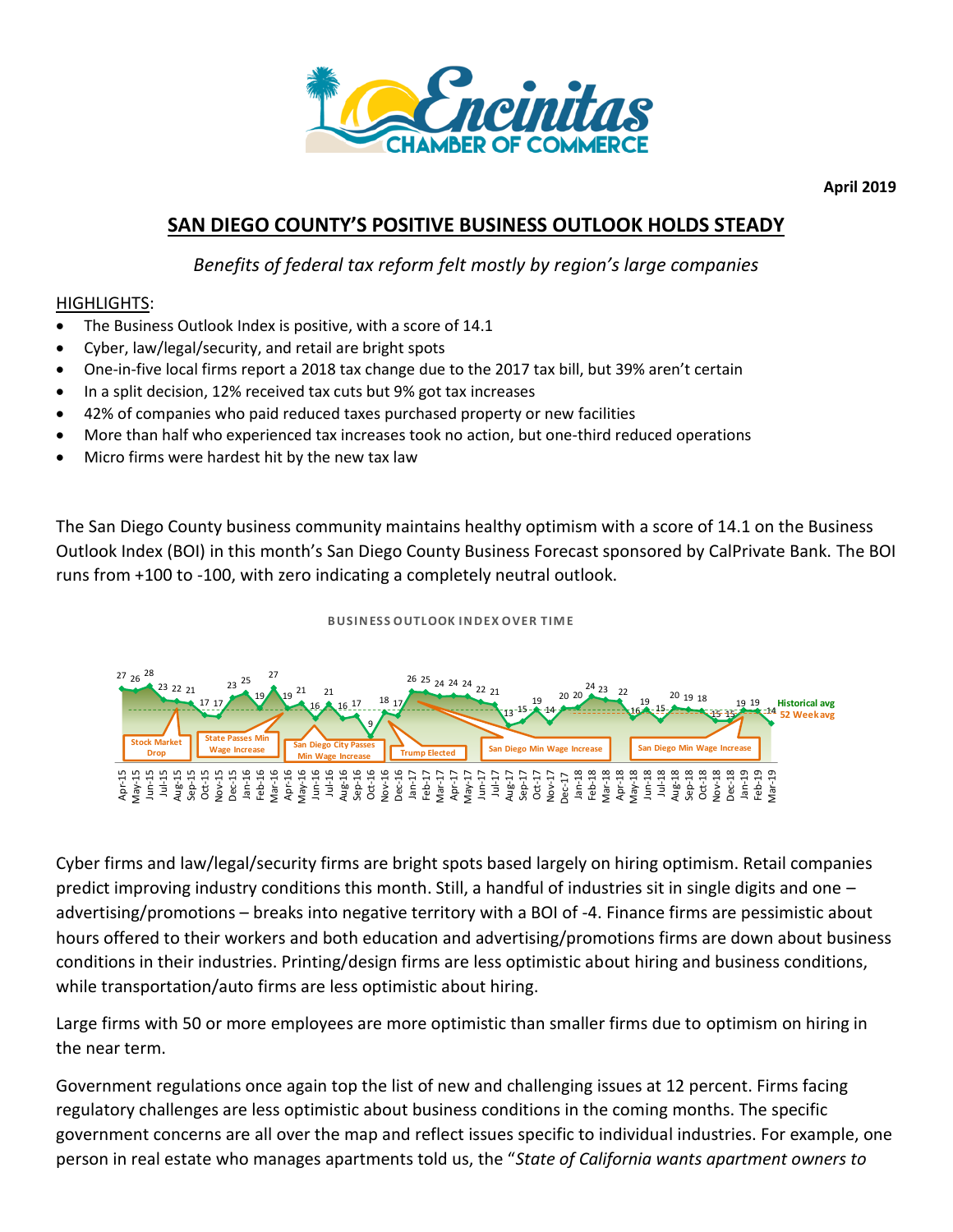*take Section 8 vouchers as mandatory*." Another in education explained the "*new tax laws around donors/donations*" are a worry, while another in development/construction is concerned about the "*city putting too much burden on pulling permits."* Several other frustrations with government regard environmental policy such as the state's carbon reduction goal and new laws related to food and drink containers. All other concerns are in the low single digits, and a larger than usual 64 percent do not report a new concern.

In light of tax season, this month's survey looks at whether county businesses were affected by the Tax Cuts and Jobs Act that Congress passed and President Trump signed into law at the end of 2017. Specifically, we asked local businesspeople if their firms paid reduced taxes, more taxes, or about the same amount in taxes in 2018 compared to the previous year as a result of this federal legislation. A large 40 percent report their company paid about the same in taxes as the previous year, while 9 percent paid more, and 12 percent paid less. Another 39 percent are unsure what the tax impact was on their company for 2018.

Whether a company paid more or less in taxes depends mainly on industry type and company size. Businesses in development/construction, manufacturing, and maintenance paid less in taxes as a result of the new law.

Big local firms made out quite well as a result of the tax bill, but that wasn't the case for small firms. More than 30 percent of large companies (50+ employees) paid less in taxes, while only 13 percent experienced a tax increase. Firms with 21 to 50 employees were also more likely to come out ahead. For companies with 11 to 20 employees, the impact was about even, as 15 percent experienced increased tax amounts and 15 percent saw a reduction. Small companies with 2 to 10 workers tended to experience decreases more than increases, with more than 70 percent experiencing no change. However, 28 percent of micro firms (where the owner is the only employee) experienced tax increases and were therefore the hardest hit.

Among the 12 percent who experienced a tax reduction, a substantial 42 percent purchased property or new facilities and 27 percent hired more employees. Other actions companies took as a result of their tax reduction were investing in equipment and investing in their business in other ways. Another 6 percent did not invest in the business and 27 percent are unsure what their company did as a result of the tax reduction.

For companies that experienced a tax increase, more than half took no action and absorbed the financial hit. Nearly one-third reduced operations to cope with the increased outflow. Another 7 percent delayed investment in equipment and 8 percent engaged in other actions. No companies in our survey sold off property or new facilities, or laid off employees.

## About the Business Forecast

*The San Diego County Business Forecast, sponsored b[y CalPrivate Bank,](https://www.sandiegoprivatebank.net/) is a scientific look at where our region's economy is headed. The survey for this month's installment was fielded March 18-28, 2019 by [Competitive Edge Research](http://cerc.net/) & Communication using responses from 202 randomly-selected members of the San Diego, East County, Alpine, Escondido, Lakeside, Vista, Santee, Encinitas, National City, and Coronado Chambers of Commerce. One-third of the members were invited to complete the survey online. Those members who initially did not respond were invited to complete the survey over the phone.*

*The Business Outlook IndexTM (BOI) is comprised of four self-reported assessments regarding the next three months: Will a respondent's business increase or decrease its number of employees, experience an increase or a decrease in revenue, increase or decrease the number of hours its employees work, and experience an improvement or a worsening of business conditions. For each assessment, definite and positive responses are scored 100, probable and positive responses are scored 50, neutral responses are scored 0, probable and negative responses are scored -50 and definite and negative responses are scored -100. The scores are summed and divided by 4*  to get a range for the BOI of -100 to +100, with zero being a neutral outlook. Visit <http://sdchamber.org/businessforecast> to see past *Business Forecasts.*